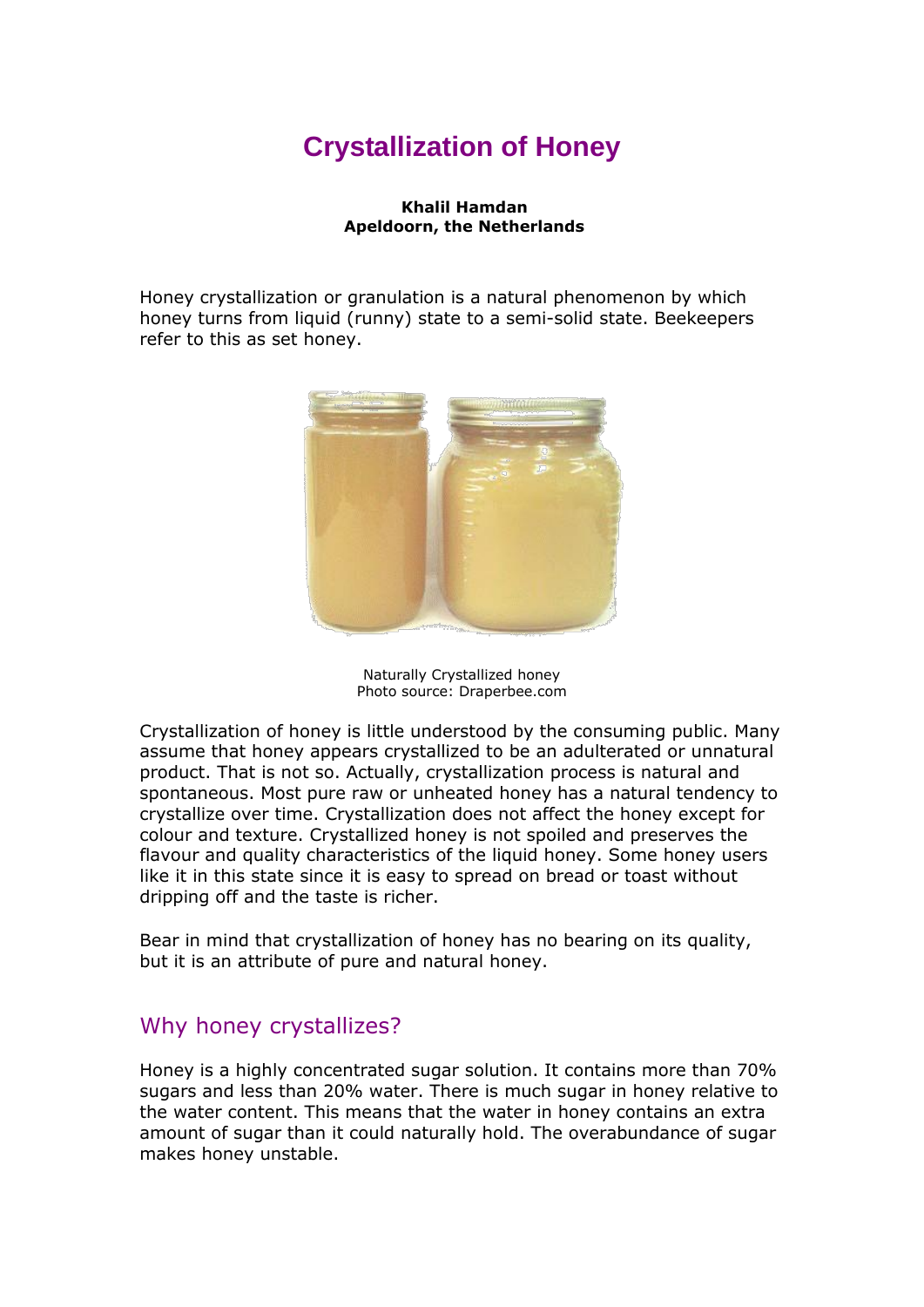

Image source: hielschr.com

It is natural for honey to crystallize since it is an over-saturated sugar solution. The two principal sugars in honey are fructose (fruit sugar) and glucose (grape sugar). The content of fructose and glucose in honey varies from one type of honey to the other. Generally, the fructose ranges from 30- 44 % and glucose from 25- 40 %. The balance of these two major sugars is the main reason that leads to crystallization of honey, and the relative percentage of each determines whether it crystallizes rapidly or slowly. What crystallizes is the glucose, due to its lower solubility. Fructose is more soluble in water than glucose and will remain fluid. When glucose crystallizes, it separates from water and takes the form of tiny crystals. As the crystallization progresses and more glucose crystallizes, those crystals spread throughout the honey. The solution changes to a stable saturated form, and ultimately the honey becomes thick or crystallized.

Some honeys crystallize uniformly; some will be partially crystallized and form two layers, with the crystallized layer on the bottom of the jar and a liquid on top. Honeys also vary in the size of the crystals formed. Some form fine crystals and others large, gritty ones. The more rapid honey crystallizes, the finer the texture will be. Crystallized honey tends to set a lighter/paler colour than when liquid. This is due to the fact that glucose sugar tends to separate out in dehydrating crystals form, and that glucose crystals are naturally pure white. Darker honeys retain a brownish appearance.



Onset of crystallization in liquid honey Image source: Ford's honey farm



Honey partly crystallized and partly liquid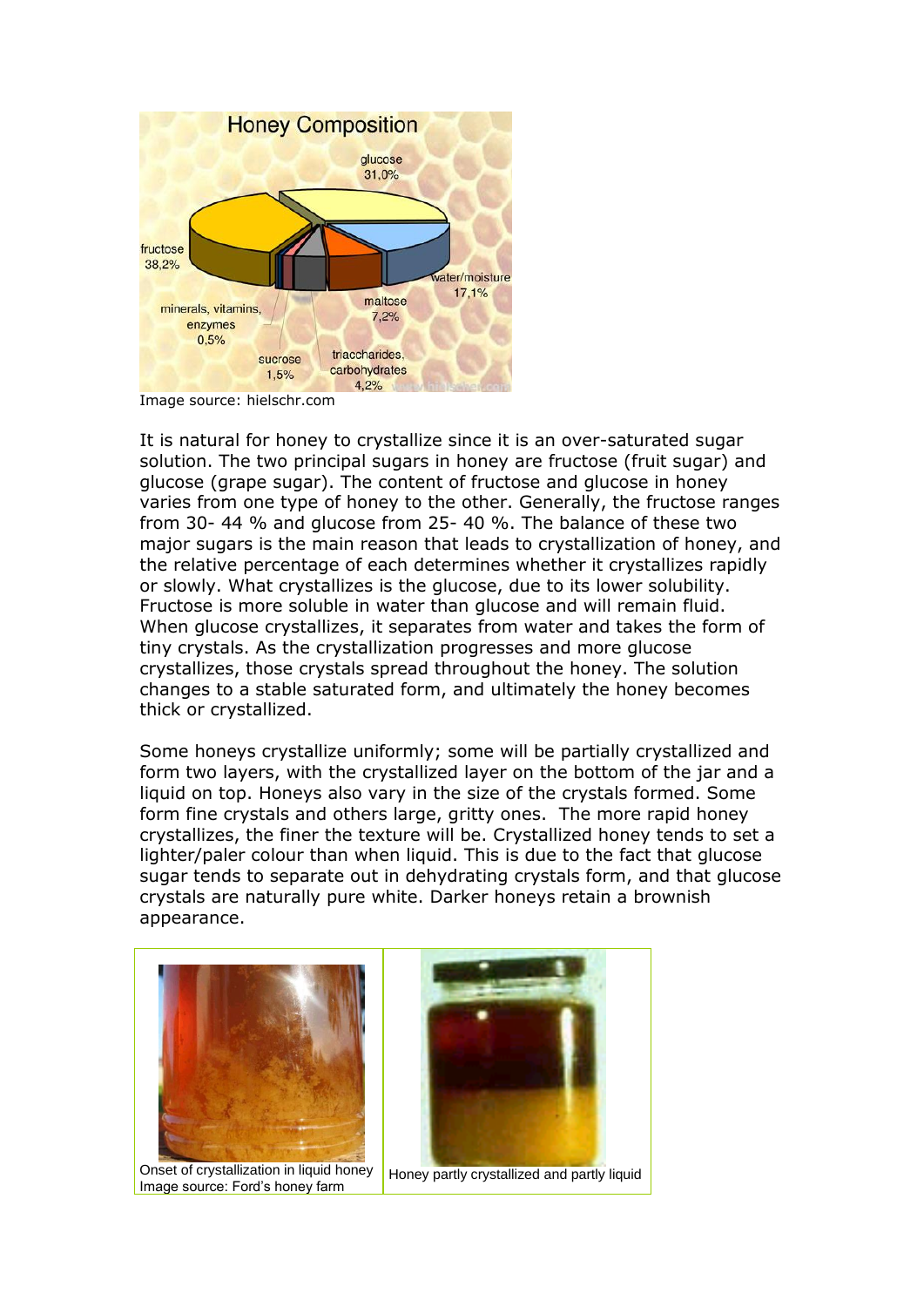# How fast will honey crystallize?

Different types of honey will crystallize at different rates. Some honey crystallizes within a few weeks after extraction from the combs, whereas others remain liquid for months or years. The following factors influence the speed of crystallization:

(i) the nectar source collected by bees (the sugar composition of honey),

- (ii) the methods in which honey is handled (processed) and
- (iii) the temperature in preservation.

The time it will take the honey to crystallize depends mostly on the ratio of fructose to glucose, the glucose to water ratio. Honey high in glucose sugar, with a low fructose to glucose ratio will crystallize more rapidly, such as alfalfa, cotton, dandelion, mesquite, mustard and rape (brassica napus). Honey with a higher fructose to glucose ratio (containing less than 30% glucose) crystallizes quite slowly and can stay liquid for several years without special treatment, for example, robinia (black locust), sage, longan, tupelo and jujube/sidr (ziziphus spina-christi).

The higher the glucose and the lower the water content of honey, the faster the crystallization. Oppositely, honey with less glucose relative to water is a less saturated glucose solution and is slow to crystallize. Honey with heightened water content often crystallizes unevenly (not as a homogeneous mass) and separates into crystallized and liquid parts.

The speed of honey to crystallize depends not only on its composition, but also on the presence of catalysts, like seed crystals, pollen grains and pieces of beeswax in the honey. These minute particles serve as nuclei for crystallization. Raw honey (unheated and unfiltered) contains bits of wax, pollen and propolis, and crystallizes faster. Honey that has been processed (e.g. heated and filtered) will remain in its liquid form longer than raw honey due to the elimination of nuclei, which encourage the growth of glucose crystals. Honey prepared for commercial market is usually heated and filtered. Heating and filtration of the honey dissolve any sugar crystals and remove foreign particles that might be present in it. Therefore, the crystallization is hindered.

The storage temperature has a big effect. Honey crystallization is most rapid around  $10-15$  °C (50- 59 °F). At temperature below  $10$  °C (52 °F) the crystallization is slowed down. Low temperature increases the viscosity of honey (honey is thicker when cool), and this retards the formation and diffusion of crystals. Honey resists crystallization best at higher temperatures more than 25 ºC (77 ºF). When the temperature is 40 ºC (104 ºF) the crystals dissolve. Temperature above 40 ºC (104 ºF) will damage the properties of honey.

The table below shows the relative speed of crystallization in descending order of various honeys.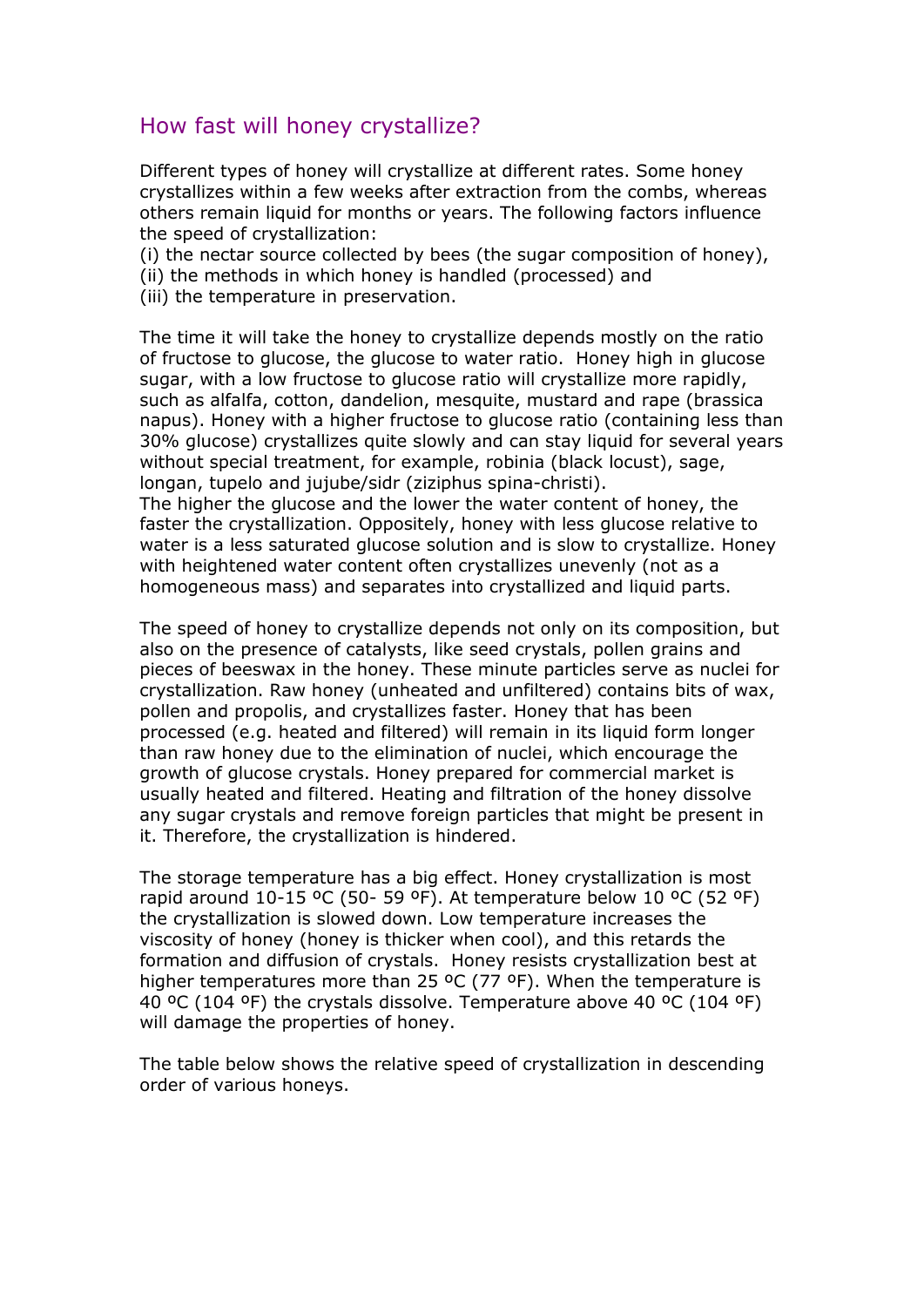### **Relative Crystallization Speed of Various Honeys**

| <b>Honey Type</b>                                     | <b>Crystallization</b> |
|-------------------------------------------------------|------------------------|
|                                                       |                        |
| African acacia<br>Black locust (Robinia pseudoacacia) | Very slow<br>Very slow |
| Cranberrv                                             | Very slow              |
| Litchi                                                | Very slow              |
| Longan                                                | Very slow              |
| Milk vetch (Astragalus)                               | Very slow              |
| Milkweed (Ascelpia syriaca)                           | Very slow              |
| Sage (Salvia officinalis)                             | Very slow              |
| Sidr/jujube                                           | Very slow              |
| Tulip poplar                                          | Very slow              |
| Tupelo                                                | Very slow              |
| Bell heather ( <i>Calluna cinerea</i> )               | Slow                   |
| Blackberry                                            | Slow                   |
| Borage (Borago officinails)                           | Slow                   |
| Buckwheat                                             | Slow                   |
| Chestnut (Castania sativa)                            | Slow                   |
| Citrus (Orange blossom honey)                         | Slow                   |
| Eucalyptus                                            | Slow                   |
| Fireweed (Epilobium angustifolium)                    | Slow                   |
| Linden/lime/basswood (Tilia)                          | Slow                   |
| Maple (Acre spp.)                                     | Slow                   |
| Hawthorn ( <i>Crataequs spp.</i> )                    | Slow                   |
| Nodding thistle (Carduus nutans)                      | Slow                   |
| Rosemary                                              | Slow                   |
| Sourwood (Oxydendrum arboreum)                        | Slow                   |
| Spanish Lavender (Lavendua Stoechas)                  | Slow                   |
| Thyme (Thymus vulgaris)                               | Slow                   |
| Alfalfa                                               | Rapid                  |
| Apple, pear, plum and cherry                          | Rapid                  |
| Clover (Trifolium)                                    | Rapid                  |
| Cotton                                                | Rapid                  |
| Dandelion                                             | Rapid                  |
| Lavender (Common lavender) *                          | Rapid                  |
| Phacelia (lacy or tansy phacelia)                     | Rapid                  |
| Field bean (Vicia faba)                               | Rapid                  |
| Goldenrod (Solidago)                                  | Rapid                  |
| Holly (Ilex aguifolium)                               | Rapid                  |
| Ivy (Hedera Helix)                                    | Rapid                  |
| Mesquite ( <i>Prosopis spp.</i> )                     | Rapid                  |
| Mustard                                               | Rapid                  |
| Oilseed rape                                          | Rapid                  |
| Raspberry<br>Star thistle (Centaurea solstitialis)    | Rapid<br>Rapid         |
| Sunflower                                             | Rapid                  |
| Wild thyme (Thymus serpyllum)                         | Rapid                  |
|                                                       |                        |
|                                                       |                        |

 \* It is temperature dependent. It tends to crystallize quickly when stored below 21-23º C (70-75º F). If it is stored at higher temperatures like 23-32ºC (75-90º F) it usually does not crystallize very quickly.

# Liquefying crystallized honey

Crystallized honey can be brought back to liquid consistency by gently heating it in a hot water bath (Bain Marie) or warming cabinet (box) until the honey re-liquefies. Heating should be applied indirectly, not by direct flame to a container.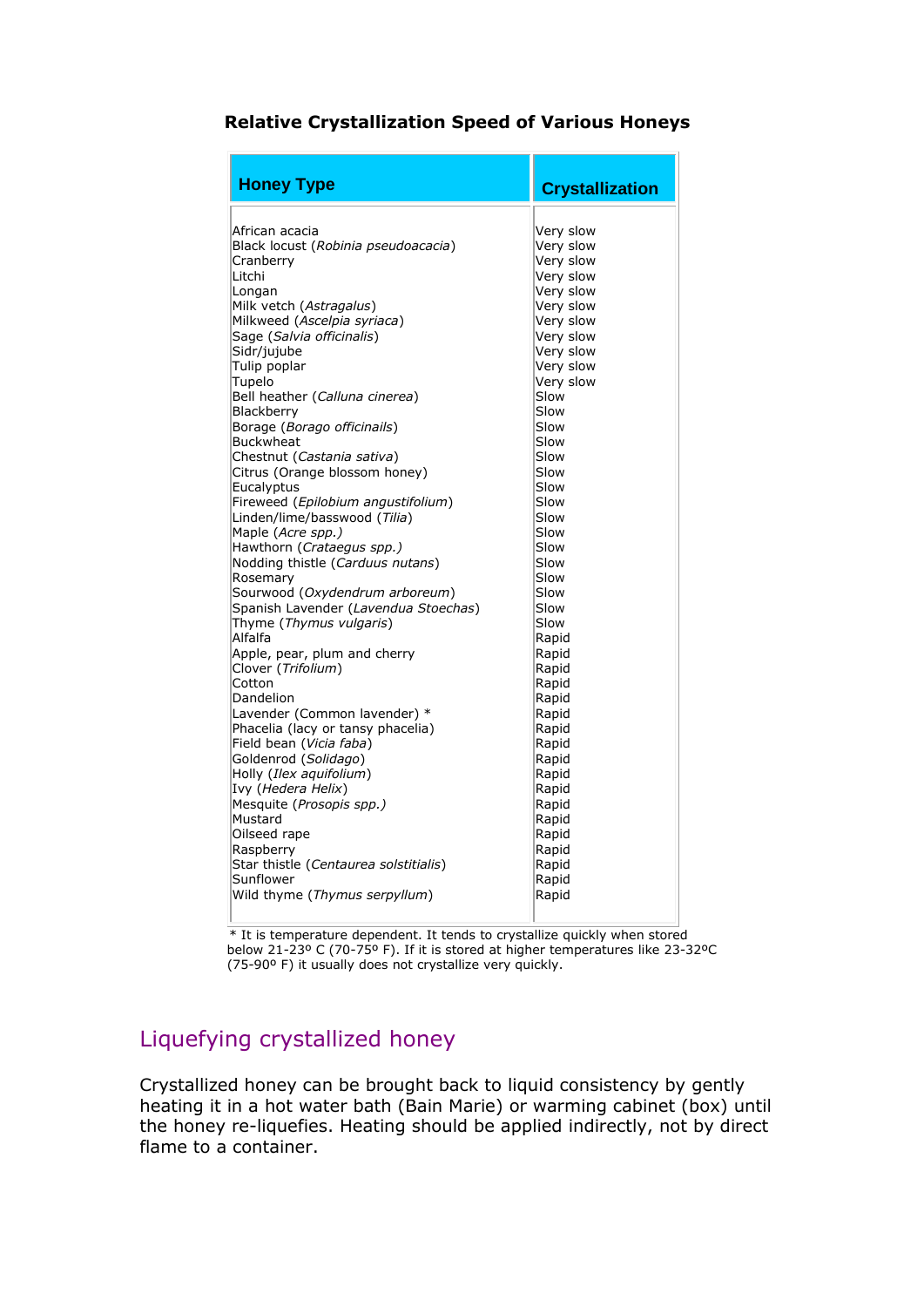The temperature in the beehive is about 35  $^{\circ}$ C (95  $^{\circ}$ F) and can rise to 40ºC (104 ºF ) during summer periods when bees are ripening honey. In order to liquefy honey, it is best to heat it at 35-40 ºC (95-104 ºF). The temperature should not go beyond 40 ºC (104 ºF) to avoid overheating. Overheating honey for any period of time will reduce its quality by destroying its enzymes, loss the delicate flavour, aroma and darkening the honey colour. Heating must be done with care if the nutritional value of the honey is not to be spoiled. It is possible to re-liquefy crystallized honey without damaging its quality by the methods described below.

**Hot water bath** – heat a saucepan filled with enough water to reach the level of honey in the jar to 35 - 40ºC (95-104 ºF), then remove it from the heat or turn off the heat. Take the lid off of the honey jar and immerse the jar in the water. Let it stand for about 20-30 minutes. The heat will slowly dissolve the glucose crystals and become liquid again. Stir occasionally to even the heat throughout the honey, as crystallized honey is a poor conductor of heat. Replace the hot water if needed. Remove the jar of honey from the water bath when honey becomes liquid again.

This works well with honey in glass jars, but not so well with plastic containers. They can warp or melt. If honey is packaged in a plastic container set in warm water, not hot water.

Honey in a plastic bucket can be re-liquefied by transferring or scooping it into glass jars, and the process above is used.



A hot water bath Image source: 3 bees honey.com

**Honey warming cabinet** – another method to re-liquefy honey on a small scale is to heat it in a warming box with a 40 watt light bulb until it is liquid. This is a slow process and may take 12- 48 hours. The ideal box temperature is between 35-40 ºC, although some beekeepers use higher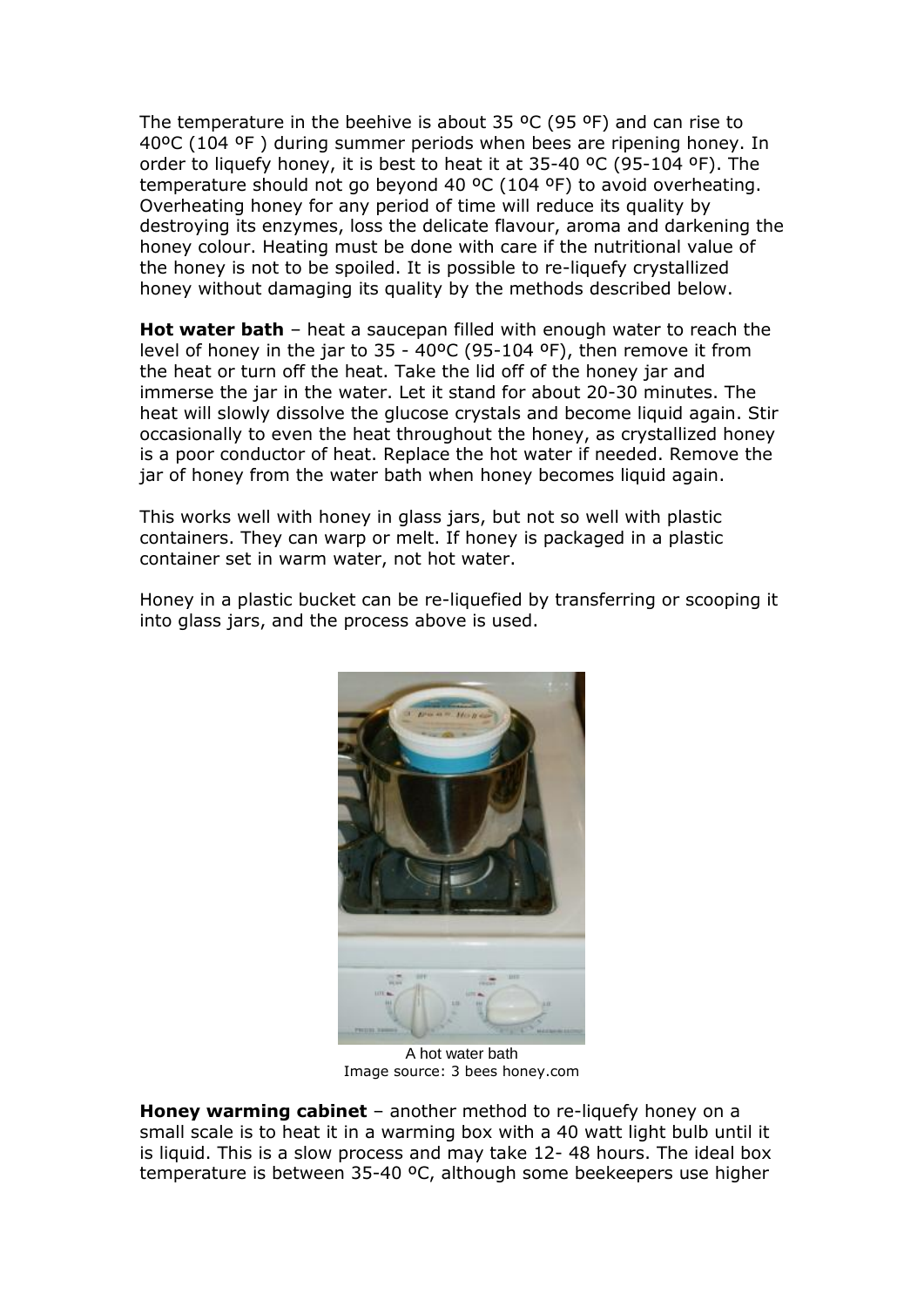temperature to speed up liquefaction of the honey. A lower temperature at longer time is better for the honey. When the honey to be re-liquefied is in buckets, stir the bucket from time to time to speed up the process.

A warming cabinet can be an insulated wooden box or a modified old refrigerator fitted with an electric light bulb at the base as the heat source and a thermostat to monitor the temperature. It is suitable for decrystallizing a stack of honey jars, or one or two buckets of 30 Ib.

Building a warming box for your honey is easy. Basically, the process of construction is to heat the space with a light bulb. A light bulb provides a constant, steady heat. For information regarding making a honey heater, see the links below.



Left: A well insulated buckets and jars warming cabinet. Courtesy of Windmill Hill Farm Right: A warming box insulated with polystrene. It holds 12 jars and runs on electric - 40watt bulb.

## Avoiding crystallization

- Store honey at room temperature in tightly closed containers. The optimum temperature for storing honey is 21 to 27 ºC (70-80 ºF). Avoid storing honey in cold temperature of 11 to 18 ºC (52- 64ºF), which is ideal for crystal formation. Don't store in the refrigerator. Refrigerator temperatures accelerate the process of crystallization.
- Filter honey through 80 micro filter, or pass it through one or more sheets of fine nylon cloth supported with a wire sieve to remove any small particles such as pollen grains, flecks of wax, crystals and air bubbles that could initiate crystallization.
- Heat honey in a double boiler or in a hot air to 40ºC or 104 ºF to melt any sugar crystals may be present and delay crystallization. Check the honey temperature with a candy thermometer to avoid the risk of overheating.

Honey packers of supermarket honey in the US heat liquid honey to 63